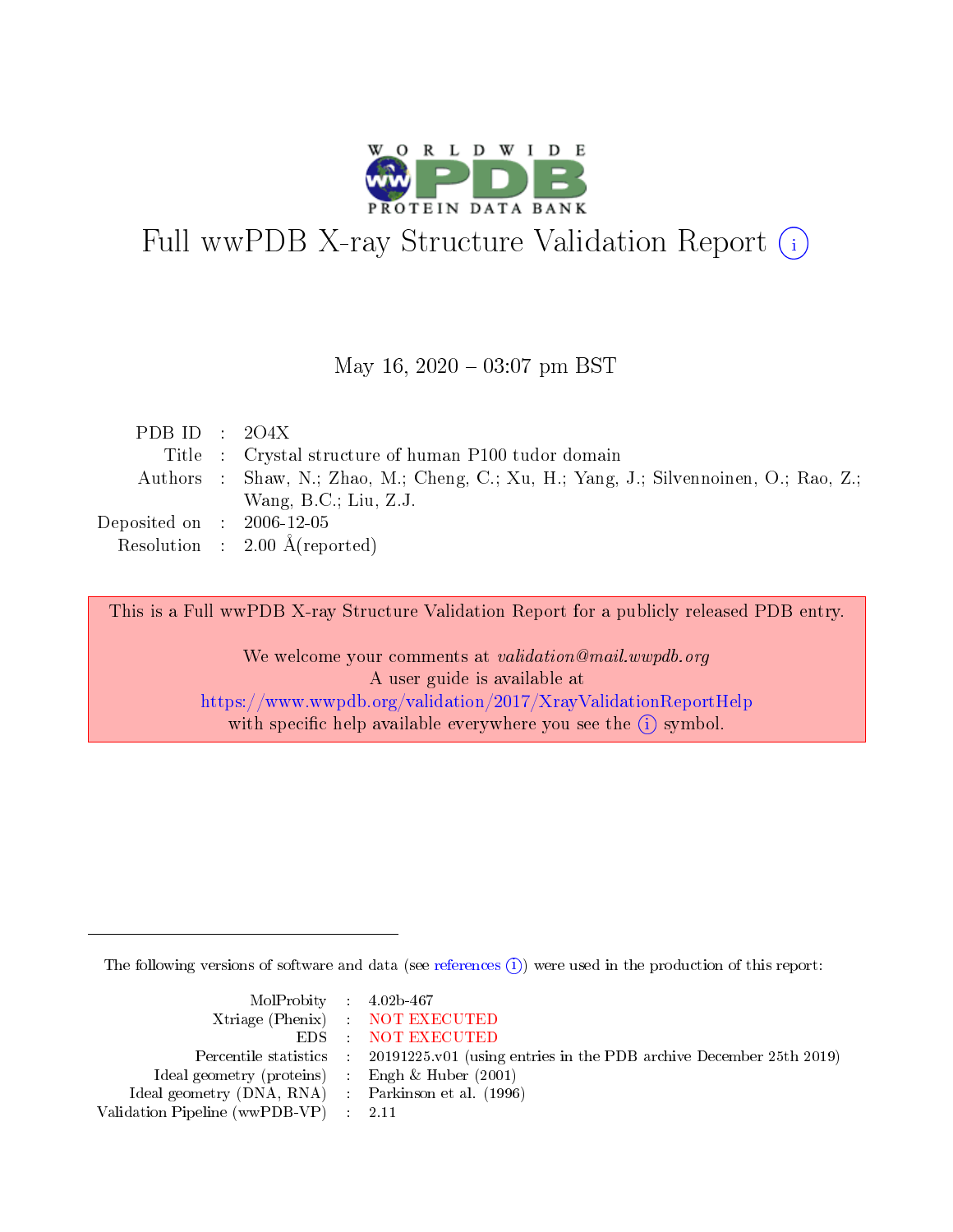## 1 [O](https://www.wwpdb.org/validation/2017/XrayValidationReportHelp#overall_quality)verall quality at a glance  $(i)$

The following experimental techniques were used to determine the structure: X-RAY DIFFRACTION

The reported resolution of this entry is 2.00 Å.

Percentile scores (ranging between 0-100) for global validation metrics of the entry are shown in the following graphic. The table shows the number of entries on which the scores are based.



| Metric                | Whole archive       | Similar resolution                                       |  |  |
|-----------------------|---------------------|----------------------------------------------------------|--|--|
|                       | (# $\rm{Entries}$ ) | $(\#\text{Entries}, \text{resolution range}(\text{\AA})$ |  |  |
| Clashscore            | 141614              | $9178(2.00-2.00)$                                        |  |  |
| Ramachandran outliers | 138981              | $9054(2.00-2.00)$                                        |  |  |
| Sidechain outliers    | 138945              | $9053(2.00-2.00)$                                        |  |  |

The table below summarises the geometric issues observed across the polymeric chains and their fit to the electron density. The red, orange, yellow and green segments on the lower bar indicate the fraction of residues that contain outliers for  $\geq=3$ , 2, 1 and 0 types of geometric quality criteria respectively. A grey segment represents the fraction of residues that are not modelled. The numeric value for each fraction is indicated below the corresponding segment, with a dot representing fractions  $\leq=5\%$ 

Note EDS was not executed.

| Mol | $\mid$ Chain $\mid$ Length | Quality of chain |     |    |
|-----|----------------------------|------------------|-----|----|
|     | 917                        | 91%              |     | 8% |
|     |                            | 79%              | 14% |    |

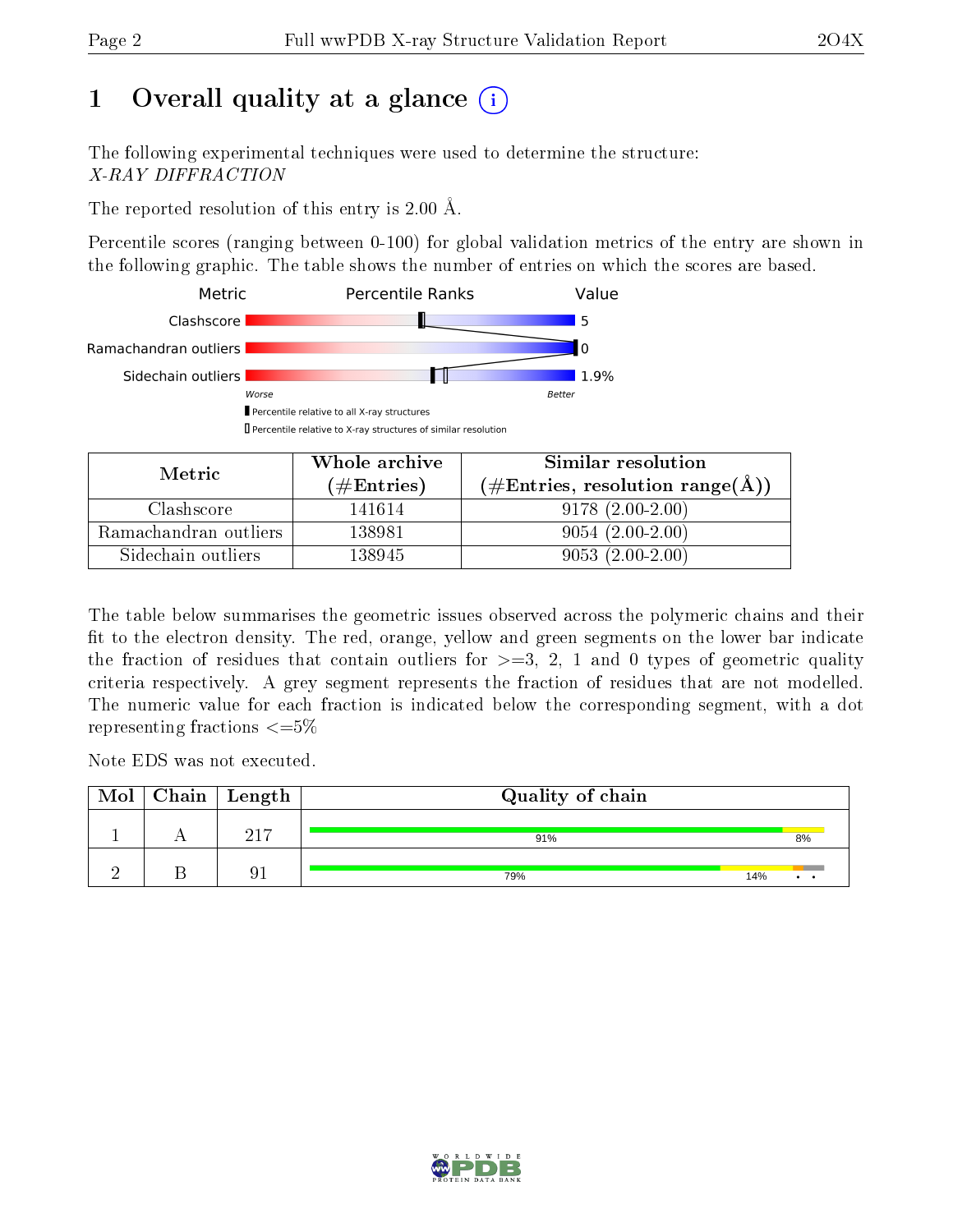## 2 Entry composition (i)

There are 3 unique types of molecules in this entry. The entry contains 2592 atoms, of which 0 are hydrogens and 0 are deuteriums.

In the tables below, the ZeroOcc column contains the number of atoms modelled with zero occupancy, the AltConf column contains the number of residues with at least one atom in alternate conformation and the Trace column contains the number of residues modelled with at most 2 atoms.

Molecule 1 is a protein called Staphylococcal nuclease domain-containing protein 1.

| Mol | ${\rm Chain}$ | Residues   | $\rm{Atoms}$   |     |     |     |  | ZeroOcc | AltConf | $^+$ Trace |
|-----|---------------|------------|----------------|-----|-----|-----|--|---------|---------|------------|
|     |               | 017<br>411 | $_{\rm Total}$ | 096 | 297 | 332 |  |         |         |            |

There is a discrepancy between the modelled and reference sequences:

|     |     |      | $\mid$ Chain $\mid$ Residue $\mid$ Modelled $\mid$ Actual $\mid$ Comment $\mid$ | Reference             |
|-----|-----|------|---------------------------------------------------------------------------------|-----------------------|
| 682 | PHE | LEU- |                                                                                 | CONFLICT   UNP Q7KZF4 |

Molecule 2 is a protein called Staphylococcal nuclease domain-containing protein 1.

| Mol | Chain | Residues       | $\rm{Atoms}$ |     |     |  |  | $\rm ZeroOcc$   AltConf   Trace |  |
|-----|-------|----------------|--------------|-----|-----|--|--|---------------------------------|--|
|     |       | O <sub>7</sub> | Iota<br>705  | 449 | 125 |  |  |                                 |  |

There is a discrepancy between the modelled and reference sequences:

|     |     |     | Chain   Residue   Modelled   Actual   Comment | Reference             |
|-----|-----|-----|-----------------------------------------------|-----------------------|
| 682 | PHE | LEU |                                               | CONFLICT   UNP Q7KZF4 |

Molecule 3 is water.

|  | Mol   Chain   Residues<br>Atoms |                     | $ZeroOcc \   \ AltConf$ |  |
|--|---------------------------------|---------------------|-------------------------|--|
|  | 109                             | Total<br>109<br>109 |                         |  |
|  | 47                              | Total O<br>47<br>47 |                         |  |

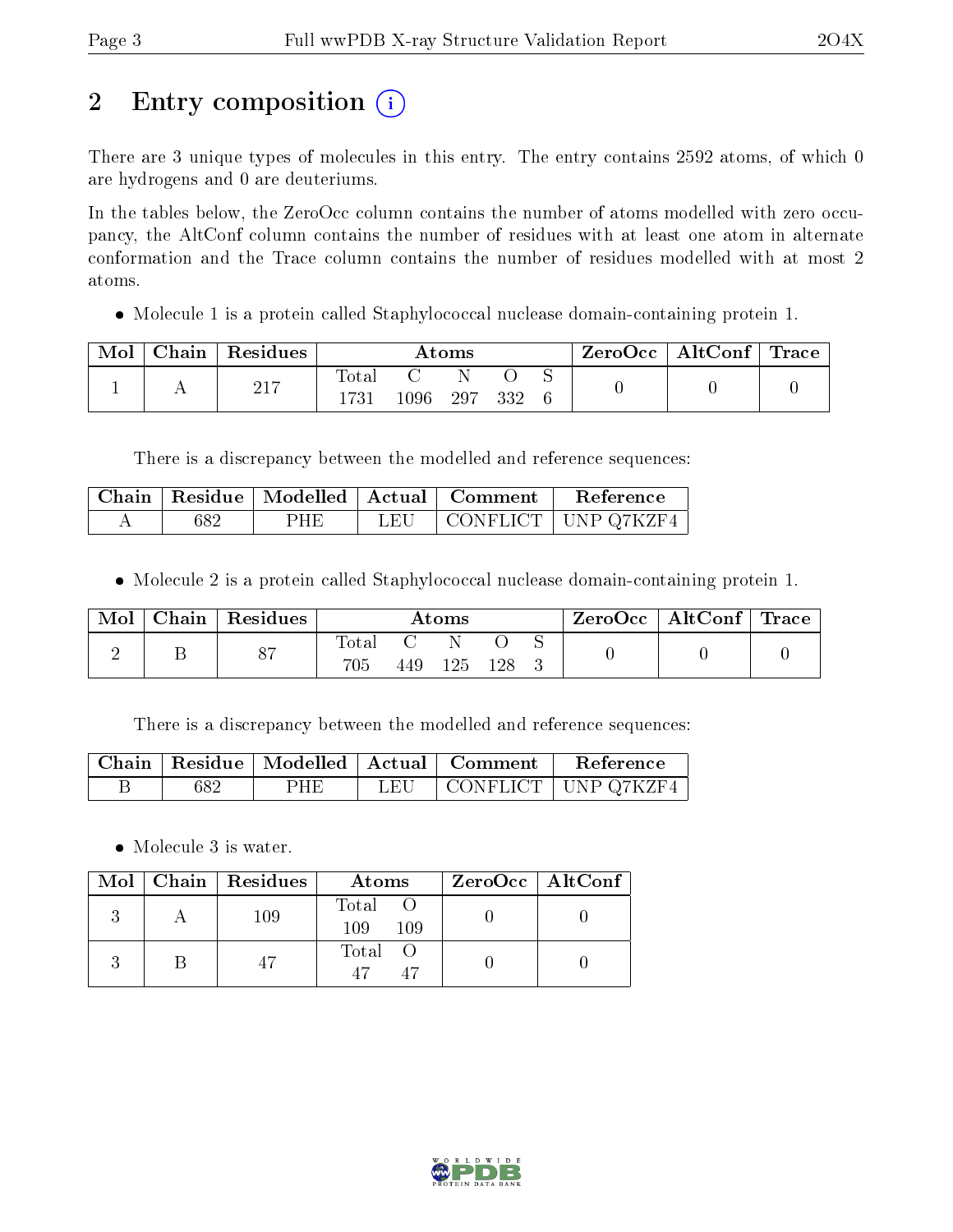## 3 Residue-property plots  $(i)$

These plots are drawn for all protein, RNA and DNA chains in the entry. The first graphic for a chain summarises the proportions of the various outlier classes displayed in the second graphic. The second graphic shows the sequence view annotated by issues in geometry. Residues are colorcoded according to the number of geometric quality criteria for which they contain at least one outlier: green  $= 0$ , yellow  $= 1$ , orange  $= 2$  and red  $= 3$  or more. Stretches of 2 or more consecutive residues without any outlier are shown as a green connector. Residues present in the sample, but not in the model, are shown in grey.

Note EDS was not executed.

• Molecule 1: Staphylococcal nuclease domain-containing protein 1



• Molecule 2: Staphylococcal nuclease domain-containing protein 1

| Chain<br>B:<br>79%                                                                                                                               |  |  |
|--------------------------------------------------------------------------------------------------------------------------------------------------|--|--|
| T680<br>$\overline{\phantom{0}}$<br>5<br>$\frac{8}{2}$<br>8<br>n.<br>$\frac{1}{2}$<br>ო<br>$\sim$<br>m<br>c.<br>Œ<br>Ξ<br>m<br>ш<br>д,<br>-<br>− |  |  |

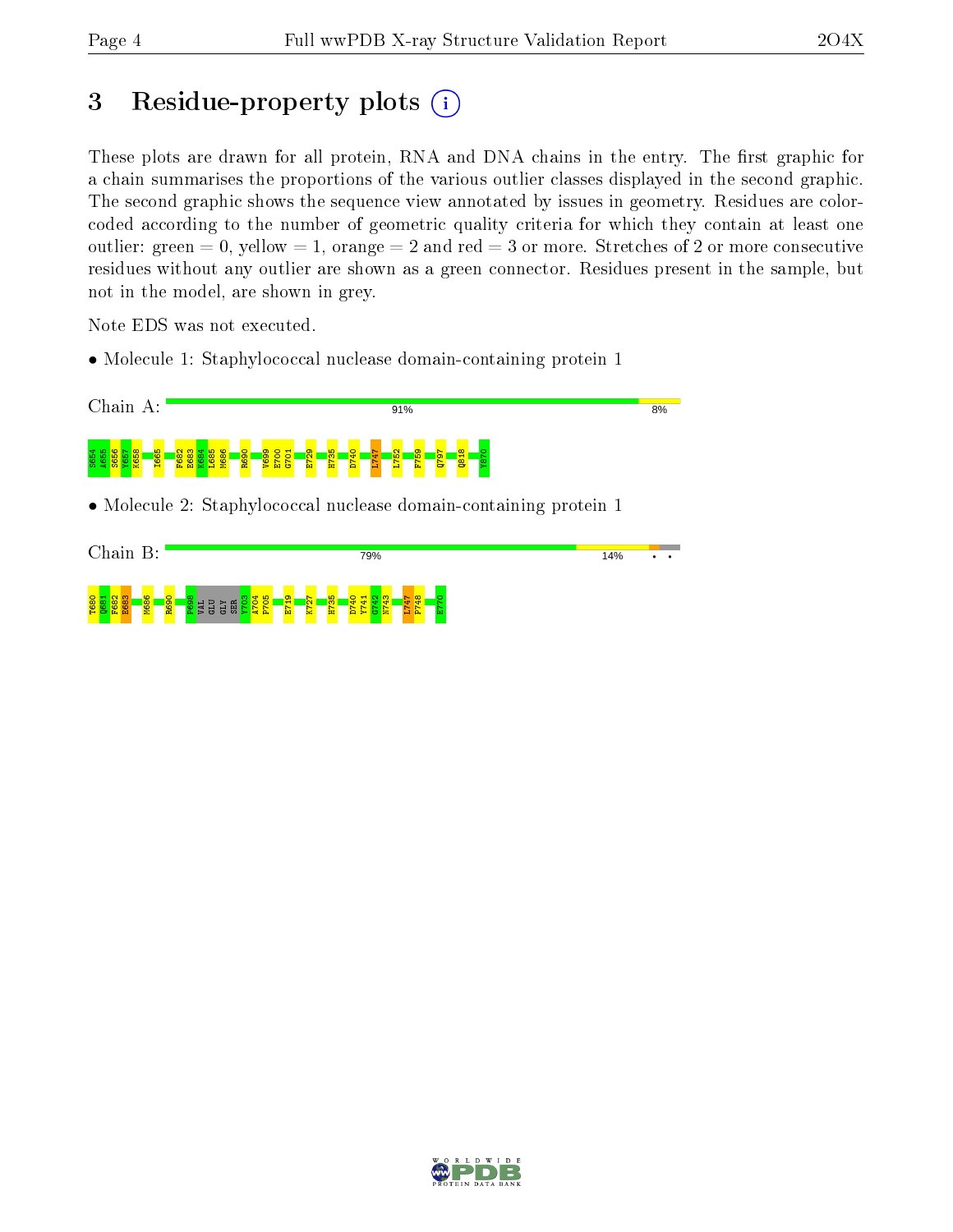## 4 Data and refinement statistics  $(i)$

Xtriage (Phenix) and EDS were not executed - this section is therefore incomplete.

| Property                               | <b>Value</b>                                    | Source    |  |
|----------------------------------------|-------------------------------------------------|-----------|--|
| Space group                            | P 21 21 21                                      | Depositor |  |
| Cell constants                         | 49.93Å<br>95.28Å<br>93.41Å                      | Depositor |  |
| a, b, c, $\alpha$ , $\beta$ , $\gamma$ | $90.00^\circ$<br>$90.00^\circ$<br>$90.00^\circ$ |           |  |
| Resolution $(A)$                       | 44.00<br>2.00                                   | Depositor |  |
| % Data completeness                    | $100.0 (44.00 - 2.00)$                          | Depositor |  |
| (in resolution range)                  |                                                 |           |  |
| $\mathrm{R}_{merge}$                   | (Not available)                                 | Depositor |  |
| $\mathrm{R}_{sym}$                     | 0.08                                            | Depositor |  |
| Refinement program                     | REFMAC 5.2.0019                                 | Depositor |  |
| $R, R_{free}$                          | 0.233<br>, 0.249                                | Depositor |  |
| Estimated twinning fraction            | No twinning to report.                          | Xtriage   |  |
| Total number of atoms                  | 2592                                            | wwPDB-VP  |  |
| Average B, all atoms $(A^2)$           | 28.0                                            | wwPDB-VP  |  |

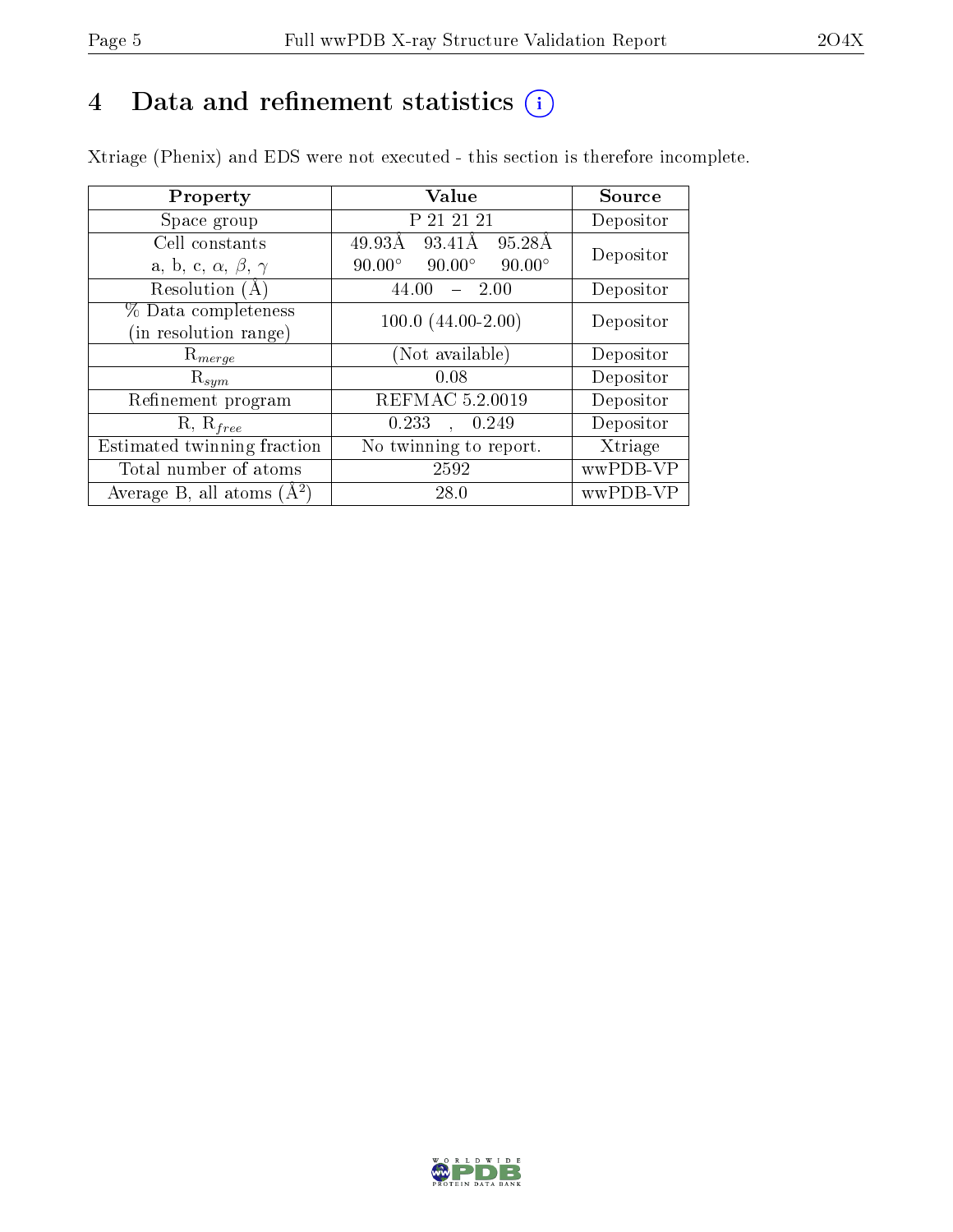## 5 Model quality  $(i)$

### 5.1 Standard geometry  $(i)$

The Z score for a bond length (or angle) is the number of standard deviations the observed value is removed from the expected value. A bond length (or angle) with  $|Z| > 5$  is considered an outlier worth inspection. RMSZ is the root-mean-square of all Z scores of the bond lengths (or angles).

| Mol | Chain |             | Bond lengths       | Bond angles |             |  |
|-----|-------|-------------|--------------------|-------------|-------------|--|
|     |       | <b>RMSZ</b> | $\# Z  > 5$        | <b>RMSZ</b> | $\ Z\  > 5$ |  |
|     |       | 0.52        | $1/1769$ $(0.1\%)$ | 0.55        | 0/2399      |  |
| 2   | B     | 0.54        | $1/723$ $(0.1\%)$  | 0.56        | 0/978       |  |
| AII | АH    | 0.53        | $2/2492(0.1\%)$    | 0.55        | 0/3377      |  |

All (2) bond length outliers are listed below:

|  |  |                           | $\perp \mathrm{Mol} \mid \mathrm{Chain} \mid \mathrm{Res} \mid \mathrm{Type} \mid \mathrm{\; Atoms} \; \mid \; \mathrm{Z} \; \; \mid \mathrm{Observed}(\mathrm{A}) \mid \mathrm{Ideal}(\mathrm{A}) \mid \mathrm{Area}(\mathrm{A}) \mid \mathrm{Area}(\mathrm{A})$ |      |
|--|--|---------------------------|-------------------------------------------------------------------------------------------------------------------------------------------------------------------------------------------------------------------------------------------------------------------|------|
|  |  | 683   GLU   CD-OE2   8.06 | 1.34                                                                                                                                                                                                                                                              |      |
|  |  | 683   GLU   CD-OE2   7.46 | $1.33\,$                                                                                                                                                                                                                                                          | 1.25 |

There are no bond angle outliers.

There are no chirality outliers.

There are no planarity outliers.

### 5.2 Too-close contacts  $(i)$

In the following table, the Non-H and H(model) columns list the number of non-hydrogen atoms and hydrogen atoms in the chain respectively. The H(added) column lists the number of hydrogen atoms added and optimized by MolProbity. The Clashes column lists the number of clashes within the asymmetric unit, whereas Symm-Clashes lists symmetry related clashes.

|  |      |      |    | Mol   Chain   Non-H   H(model)   H(added)   Clashes   Symm-Clashes |
|--|------|------|----|--------------------------------------------------------------------|
|  | 1731 | 1689 |    |                                                                    |
|  | 705  | 690  |    |                                                                    |
|  | 109  |      |    |                                                                    |
|  |      |      |    |                                                                    |
|  | 2592 | 2379 | 26 |                                                                    |

The all-atom clashscore is defined as the number of clashes found per 1000 atoms (including hydrogen atoms). The all-atom clashscore for this structure is 5.

All (26) close contacts within the same asymmetric unit are listed below, sorted by their clash

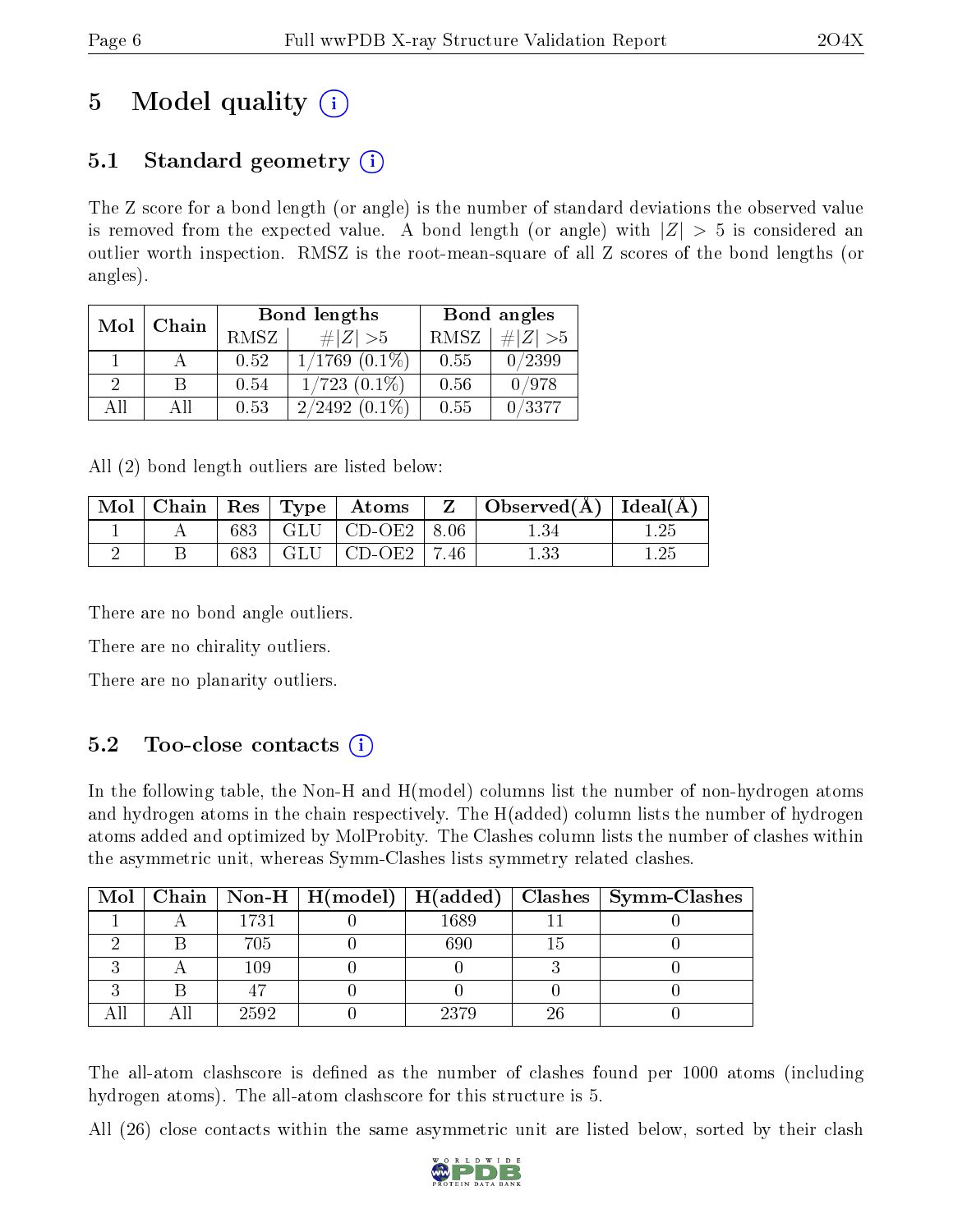magnitude.

|                    |                                              | Interatomic    | Clash           |  |
|--------------------|----------------------------------------------|----------------|-----------------|--|
| Atom-1             | Atom-2                                       | distance $(A)$ | overlap $(\AA)$ |  |
| 2:B:682:PHE:CZ     | 2:B:740:ASP:HB3                              | 1.96           | 1.00            |  |
| 2:B:686:MET:O      | 2: B:690:ARG:HG2                             | 1.69           | 0.93            |  |
| 2: B:682: PHE: CZ  | $2:B:740:\overline{ASP:CB}$                  | 2.63           | 0.80            |  |
| 1:A:729:GLU:OE2    | 1: A: 735: HIS: HE1                          | 1.67           | 0.77            |  |
| 2:B:680:THR:HG23   | 2:B:683:GLU:H                                | 1.51           | 0.74            |  |
| 1:A:747:LEU:HD13   | 1: A: 752: LEU: HD21                         | 1.70           | 0.72            |  |
| $1: A:682:$ PHE:CZ | 1:A:740:ASP:HB3                              | 2.30           | 0.67            |  |
| 1:A:747:LEU:CD1    | 1:A:752:LEU:HD21                             | 2.28           | 0.64            |  |
| 3: A:110:HOH:O     | 2:B:743:ASN:ND2                              | 2.34           | 0.61            |  |
| $1: A:682:$ PHE:CZ | 1:A:740:ASP:CB                               | 2.87           | 0.58            |  |
| 2:B:682:PHE:CE2    | $2: B:741: \overline{\text{TYR}: \text{CZ}}$ | 2.96           | 0.53            |  |
| 2:B:682:PHE:CZ     | 2:B:741:TYR:CZ                               | 2.96           | 0.53            |  |
| 2:B:727:LYS:HB3    | 2:B:735:HIS:HB2                              | 1.90           | 0.53            |  |
| 1:A:729:GLU:OE2    | 1:A:735:HIS:CE1                              | 2.57           | 0.52            |  |
| 2:B:682:PHE:HZ     | 2: B:741: TYR: CE2                           | 2.28           | 0.50            |  |
| 1: A:665: ILE:H    | 1: A:797: GLN: HE21                          | 1.59           | 0.49            |  |
| 2:B:682:PHE:CZ     | 2:B:741:TYR:CE2                              | 3.01           | 0.49            |  |
| 1: A:700: GLU:HA   | 1: A:701: GLY:HA2                            | 1.51           | 0.47            |  |
| 1: A:818: GLN: NE2 | 3:A:150:HOH:O                                | 2.47           | 0.47            |  |
| 3:A:155:HOH:O      | 2:B:719:GLU:HG3                              | 2.17           | 0.44            |  |
| 2:B:682:PHE:HZ     | 2:B:740:ASP:CB                               | 2.26           | 0.44            |  |
| 1: A:685:LEU:HD11  | 1: A: 759: PHE: HD1                          | 1.84           | 0.43            |  |
| 2:B:747:LEU:HB2    | 2:B:748:PRO:HD2                              | 2.00           | 0.43            |  |
| 2: B:680:THR:CG2   | 2:B:683:GLU:HG3                              | 2.49           | 0.42            |  |
| 2:B:704:ALA:HA     | 2:B:705:PRO:HD3                              | 1.90           | 0.41            |  |
| 1: A:686:MET:HE2   | 1: A:690: ARG: CZ                            | 2.51           | 0.41            |  |

There are no symmetry-related clashes.

### 5.3 Torsion angles  $(i)$

#### 5.3.1 Protein backbone (i)

In the following table, the Percentiles column shows the percent Ramachandran outliers of the chain as a percentile score with respect to all X-ray entries followed by that with respect to entries of similar resolution.

The Analysed column shows the number of residues for which the backbone conformation was analysed, and the total number of residues.

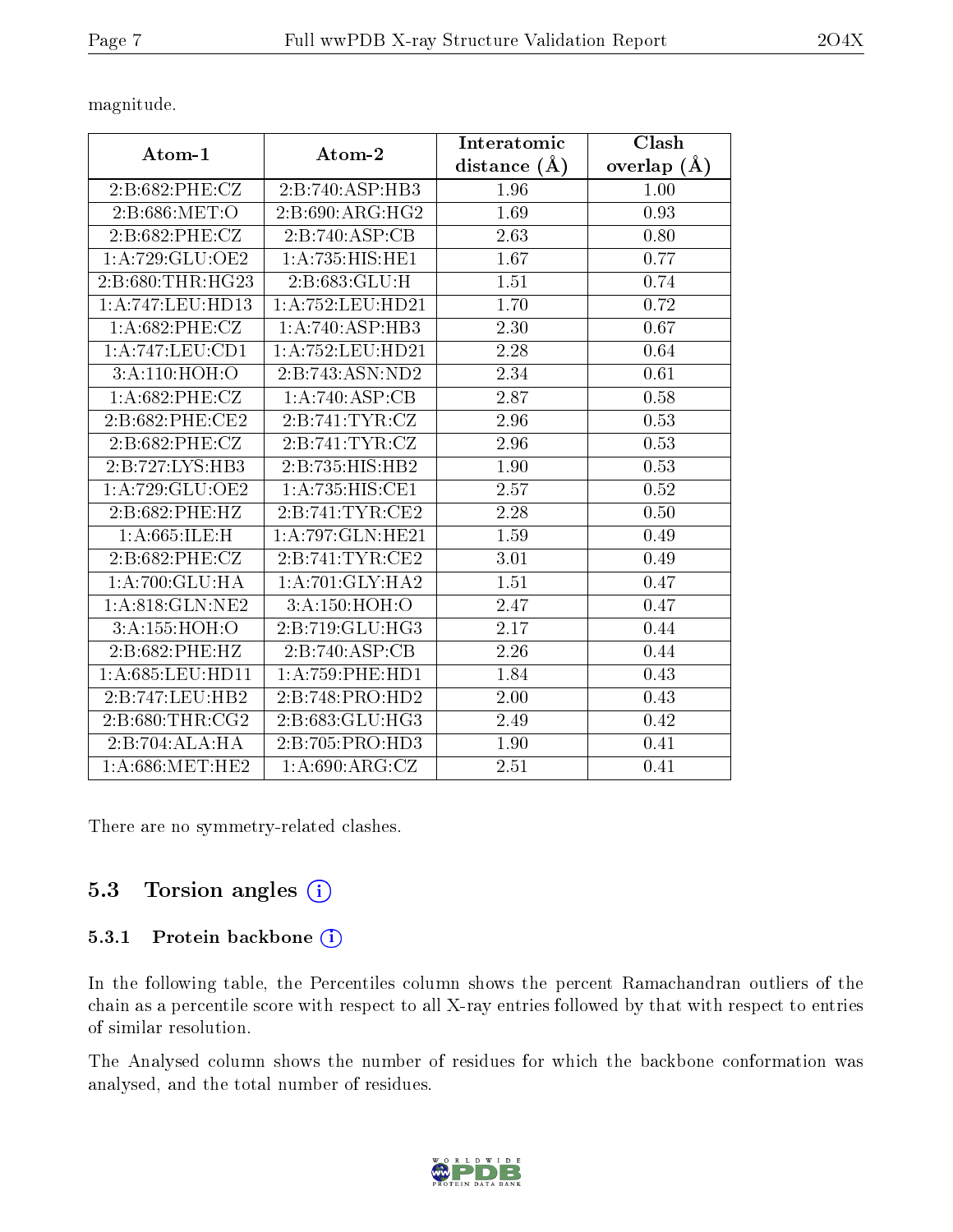| Mol | Chain | Analysed                      | Favoured    |          | Allowed   Outliers | Percentiles                    |
|-----|-------|-------------------------------|-------------|----------|--------------------|--------------------------------|
|     |       | 215/217(99%)                  | $-208(97%)$ | 7(3%)    |                    | $\mid$ 100 $\mid$ 100 $\mid$   |
|     | В     | $83/91(91\%)$                 | 81 (98%)    | $2(2\%)$ |                    | $100$   100                    |
| All | All   | $298/308$ (97\%)   289 (97\%) |             | $9(3\%)$ |                    | 100<br>$\vert 100 \vert \vert$ |

There are no Ramachandran outliers to report.

#### 5.3.2 Protein sidechains  $(i)$

In the following table, the Percentiles column shows the percent sidechain outliers of the chain as a percentile score with respect to all X-ray entries followed by that with respect to entries of similar resolution.

The Analysed column shows the number of residues for which the sidechain conformation was analysed, and the total number of residues.

| Mol | Chain | Analysed         | Rotameric   Outliers |          | Percentiles |  |
|-----|-------|------------------|----------------------|----------|-------------|--|
|     |       | $188/188(100\%)$ | 184 (98%)            | $4(2\%)$ | 57<br>53    |  |
|     | В     | $75/78$ (96%)    | 74 (99%)             | $1(1\%)$ | 74<br>69    |  |
| All | All   | $263/266$ (99\%) | 258 (98%)            | $5(2\%)$ | 61<br>"57.  |  |

All (5) residues with a non-rotameric sidechain are listed below:

| Mol | Chain | Res | <b>Type</b> |
|-----|-------|-----|-------------|
|     |       | 656 | SER.        |
|     |       | 658 | LYS         |
|     |       | 699 | VAL         |
|     |       | 747 | LEU         |
|     |       | 747 | LEU         |

Some sidechains can be flipped to improve hydrogen bonding and reduce clashes. All (8) such sidechains are listed below:

| Mol | Chain | Res | Type       |
|-----|-------|-----|------------|
|     | А     | 696 | <b>HIS</b> |
| 1   | A     | 735 | <b>HIS</b> |
|     | A     | 767 | <b>GLN</b> |
|     |       | 780 | <b>GLN</b> |
| 1   | A     | 797 | <b>GLN</b> |
|     | A     | 818 | <b>GLN</b> |
|     |       | 857 | <b>GLN</b> |
|     |       | 866 | <b>ASN</b> |

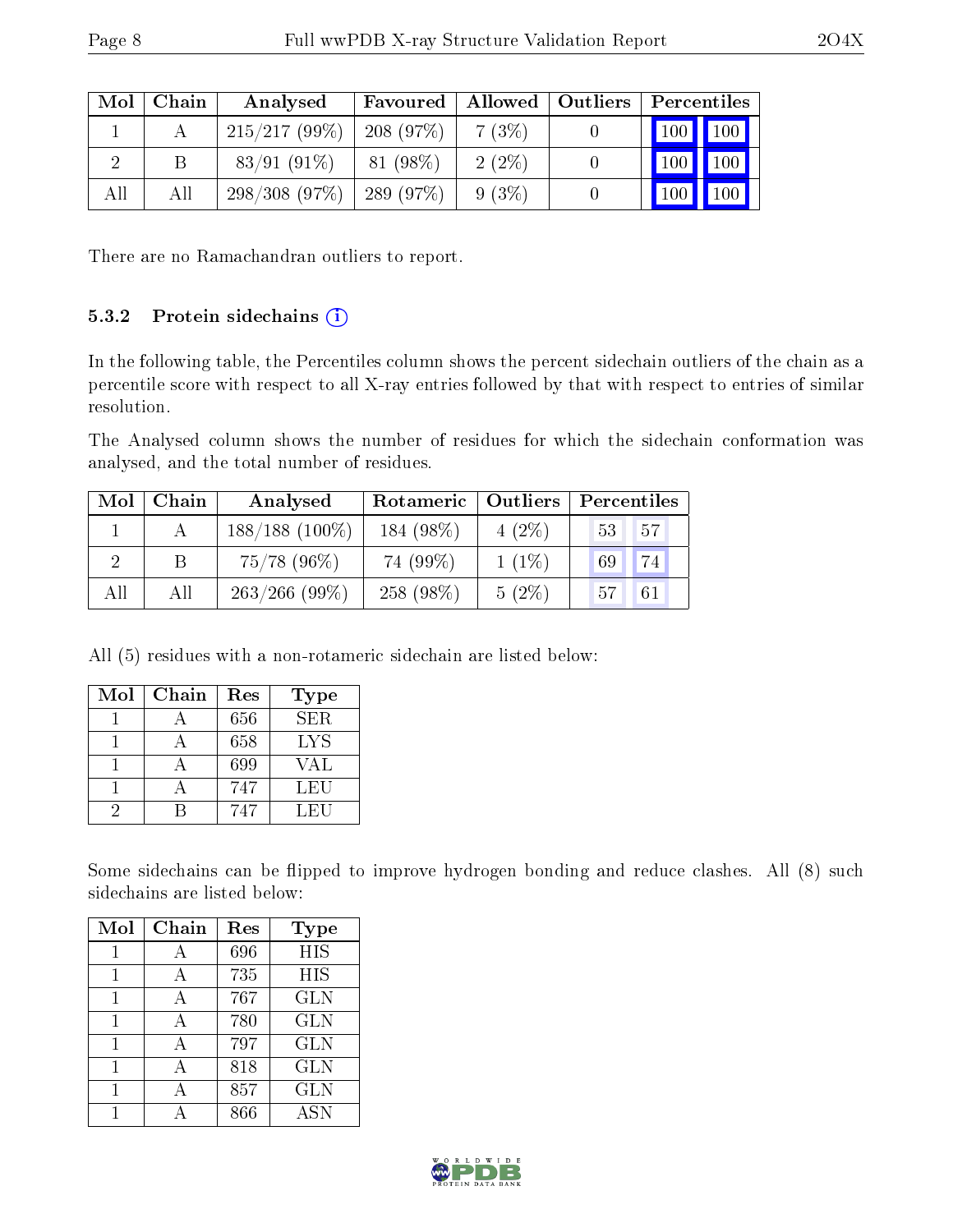#### 5.3.3 RNA [O](https://www.wwpdb.org/validation/2017/XrayValidationReportHelp#rna)i

There are no RNA molecules in this entry.

#### 5.4 Non-standard residues in protein, DNA, RNA chains (i)

There are no non-standard protein/DNA/RNA residues in this entry.

#### 5.5 Carbohydrates  $(i)$

There are no carbohydrates in this entry.

#### 5.6 Ligand geometry  $(i)$

There are no ligands in this entry.

#### 5.7 [O](https://www.wwpdb.org/validation/2017/XrayValidationReportHelp#nonstandard_residues_and_ligands)ther polymers (i)

There are no such residues in this entry.

#### 5.8 Polymer linkage issues  $(i)$

There are no chain breaks in this entry.